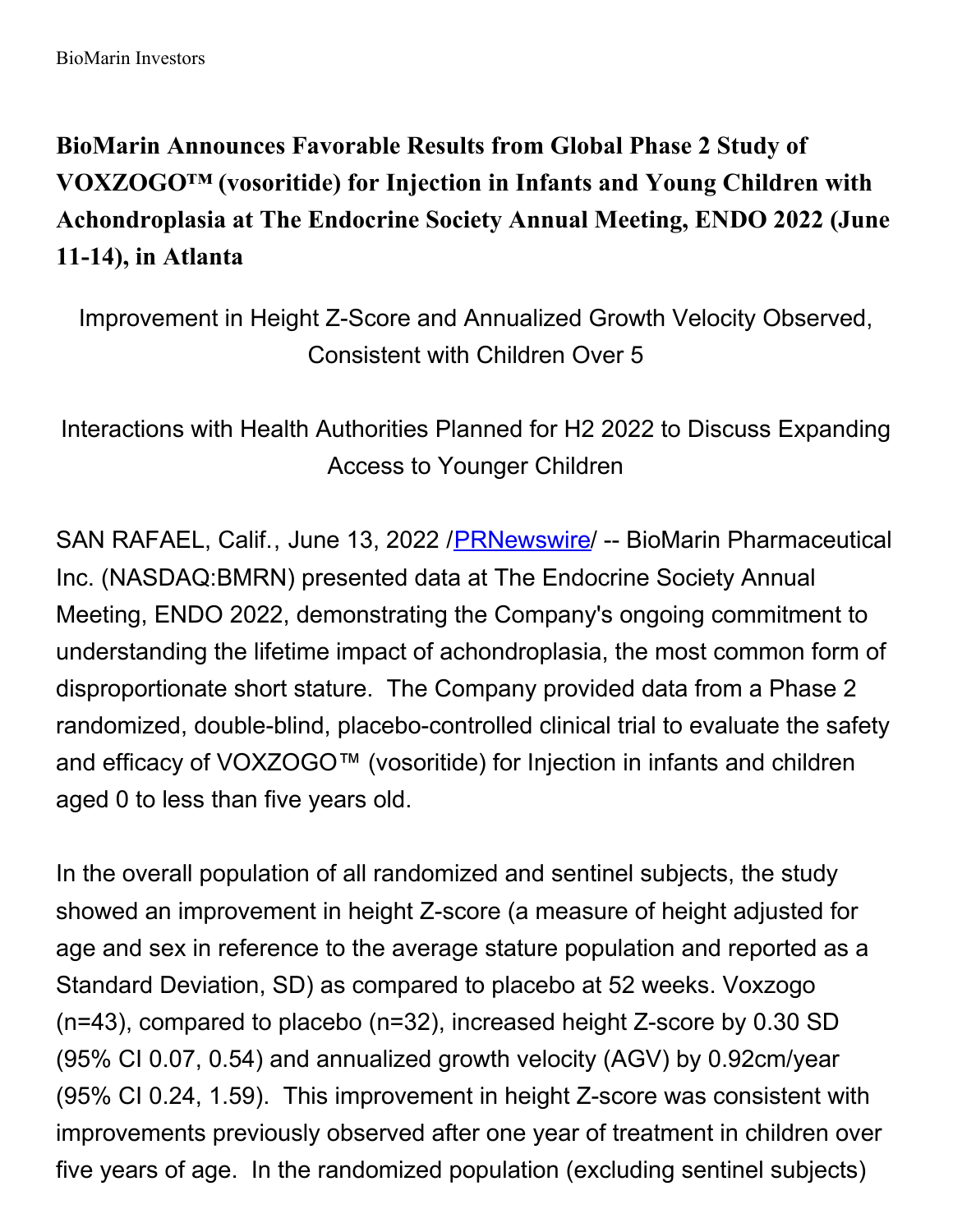and in the individual age subgroups, a trend toward increased height Z-score was observed. Voxzogo did not significantly impact upper-to-lower body segment ratio, which changed by -0.06 (95% CI -0.15, 0.03) over this 52-week period.

"We are pleased by these 52-week analysis results showing positive changes with Voxzogo compared to placebo in height Z-score and AGV," said Hank Fuchs, M.D., President, Worldwide Research and Development at BioMarin. "We look forward to discussing next steps regarding our efforts to expand access to Voxzogo treatment for this younger age group. We remain grateful to the children and families participating in the clinical study program."

"These data are very encouraging and supportive of early treatment initiation – there is clearly the potential these younger children could see meaningful benefit from treatment with Voxzogo. Importantly this is just the beginning: we look forward to the results of future analyses addressing additional endpoints and await further data on longer term follow up in this population with complex needs," said Melita Irving, Clinical Geneticist at Guy's and St Thomas' NHS Foundation Trust, London, UK and investigator for the Voxzogo clinical program at the Evelina London Children's Hospital.

BioMarin intends to meet with regulatory health authorities in the second half of 2022 to discuss next steps to expand access to Voxzogo for the treatment of achondroplasia in younger children.

#### **Voxzogo Safety**

The safety profile was generally consistent with that seen in older subjects in the Phase 3 Voxzogo 301 study (the current label population). Serious Adverse Events (SAEs) were higher in the placebo group (18%) compared to Voxzogo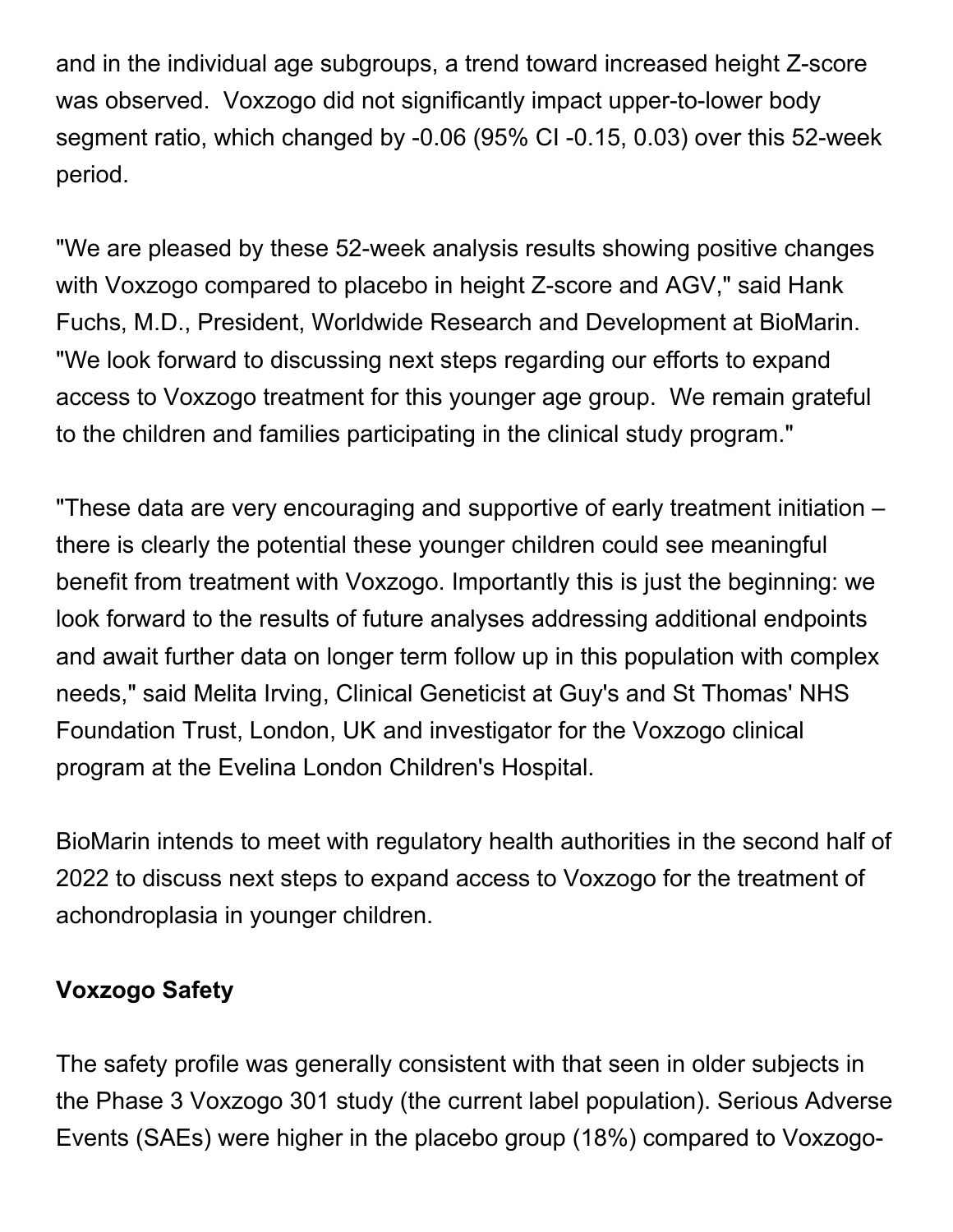treated children (7%). All SAEs, including a fatal respiratory arrest (reported as a sudden infant death syndrome in a treated infant with pre-existing respiratory morbidity), were deemed by the investigators to be unrelated to treatment. The most common adverse events were mild and self-limiting injection site reactions. See the U.S. Important Safety Information below and full Prescribing Information and Patient Prescribing Information for additional safety information.

# **Study Description**

The 52-week phase 2 study enrolled 75 infants and young children with achondroplasia, aged zero to less than five years old (60 months). The study consists of three cohorts by age (24 months to less than 5 years, 6 months to less than 24 months, less than 6 months) and is followed by a subsequent open-label extension trial where all children receive active treatment. Children in this study will have completed a minimum three- or six-month baseline study to determine their respective baseline growth prior to entering the Phase 2 study. The objectives of the study are to evaluate safety, tolerability, and the effect of Voxzogo on growth. The study also evaluated proportionality, functionality, quality of life, sleep apnea, and foramen magnum dimension, as well as the advent of major illnesses and surgeries which frequently occur in children with achondroplasia.

# **About VOXZOGO™ (vosoritide) for Injection**

In patients with achondroplasia, endochondral bone growth, an essential process by which bone tissue is created, is negatively regulated due to a gain of function mutation in fibroblast growth factor receptor 3 gene (*FGFR3*). Voxzogo, a C-type natriuretic peptide (CNP) analog, represents a new class of therapy, which acts as a positive regulator of the signaling pathway downstream of FGFR3 to promote endochondral bone growth.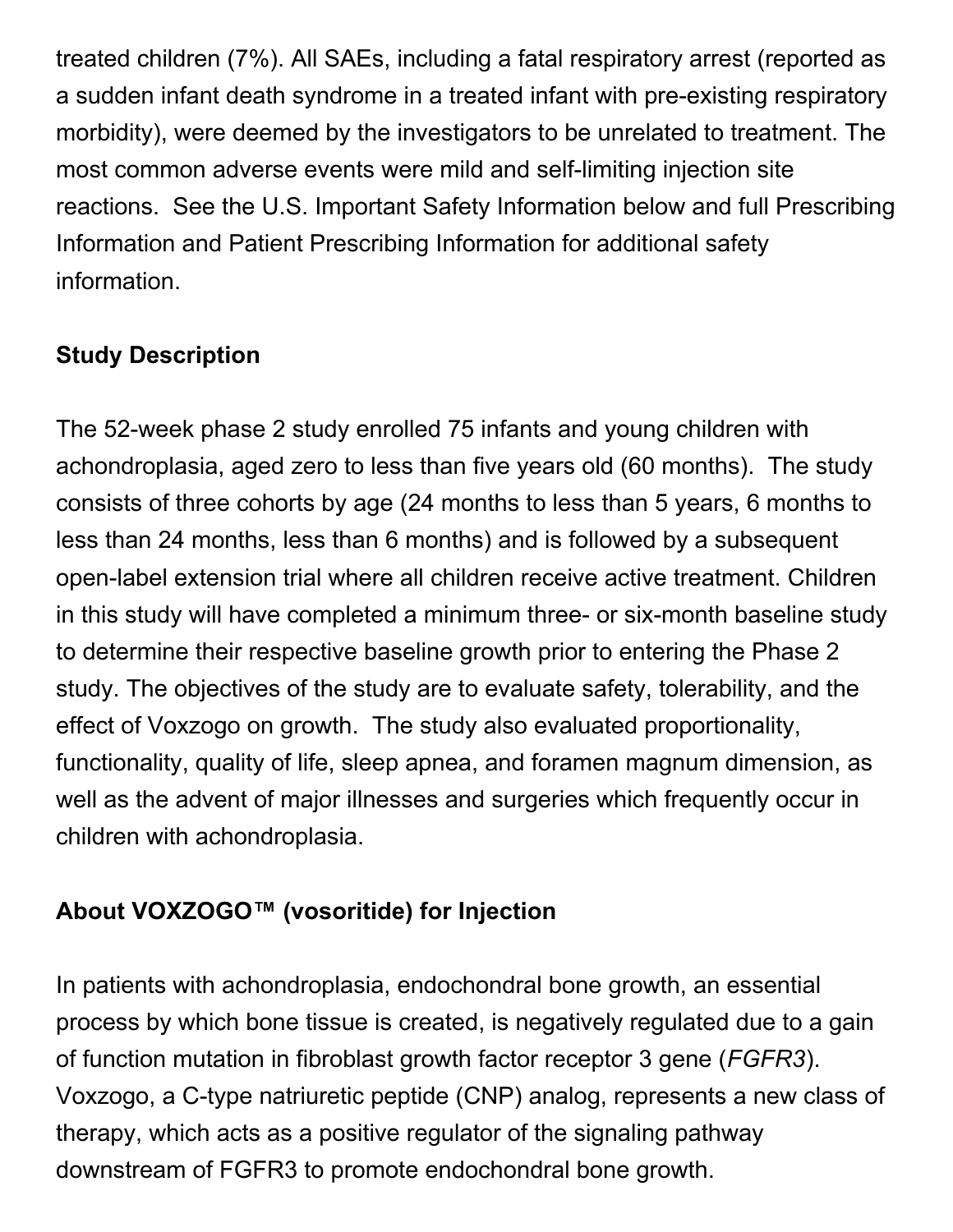Voxzogo continues to be studied in a broad clinical development program in achondroplasia, and safety and efficacy are being further evaluated across different ages and over time. To date, 250 children with achondroplasia from eight countries have been enrolled in seven BioMarin clinical studies evaluating the safety and efficacy of Voxzogo.

Voxzogo is approved in the U.S. and indicated to increase linear growth in pediatric patients with achondroplasia who are 5 years of age and older with open epiphyses. This indication is approved under accelerated approval based on an improvement in annualized growth velocity. Continued approval for this indication may be contingent upon verification and description of clinical benefit in confirmatory trial(s).To fulfill this post-marketing requirement, BioMarin intends to use the ongoing open-label extension studies compared to available natural history.

Voxzogo is also approved in the EU and Brazil in children with achondroplasia who are 2 years of age and older with open growth plates. Marketing authorization reviews are in progress in Japan and Australia with potential approvals in these countries in 2022.

#### **About Achondroplasia**

Achondroplasia, the most common form of skeletal dysplasia leading to disproportionate short stature in humans, is characterized by slowing of endochondral ossification, which results in disproportionate short stature and disordered architecture in the long bones, spine, face and base of the skull. This condition is caused by a change in the fibroblast growth factor receptor 3 gene (FGFR3), a negative regulator of bone growth. Beyond disproportionate short stature, people with achondroplasia can experience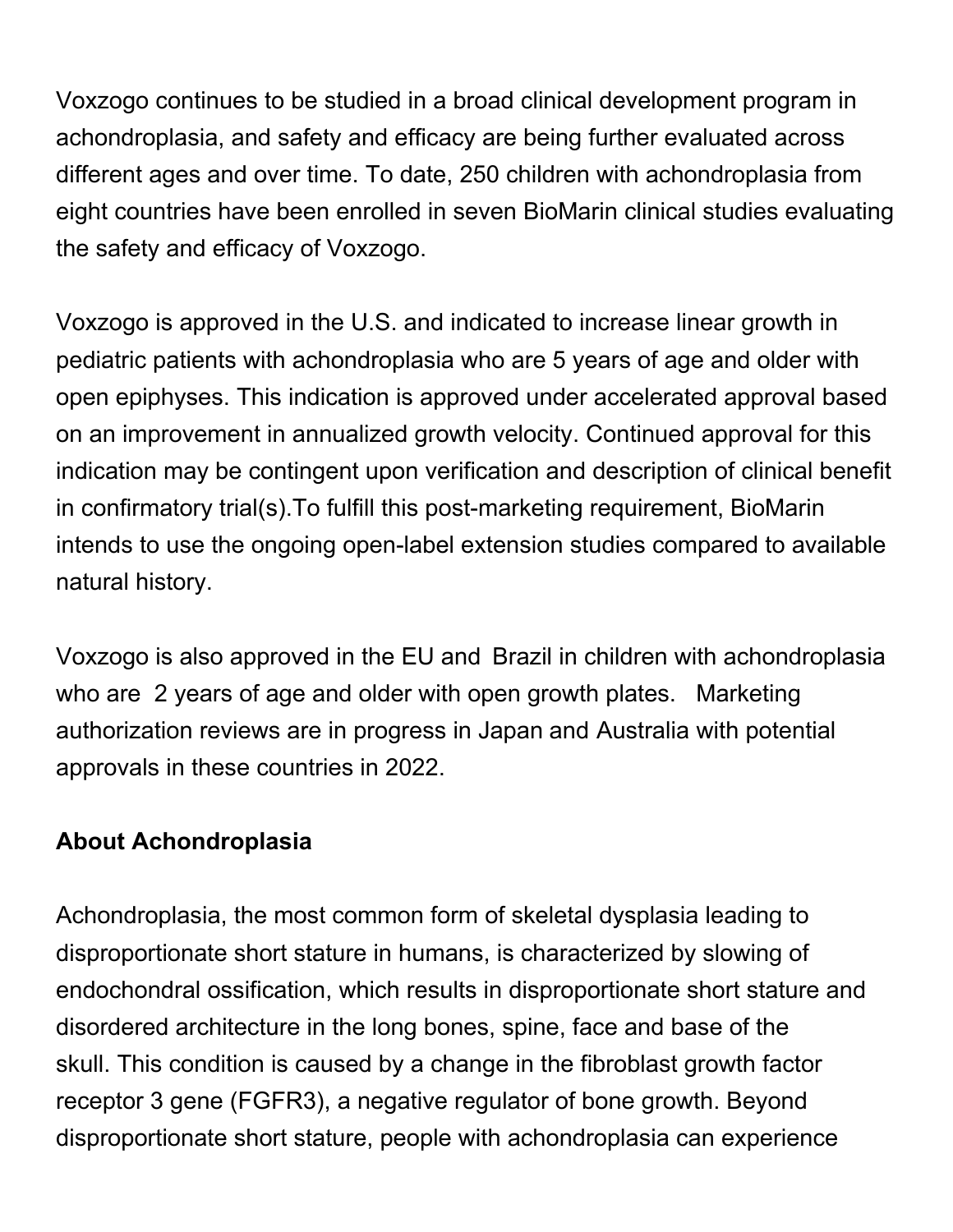serious health complications, including foramen magnum compression, sleep apnea, bowed legs, mid-face hypoplasia, permanent sway of the lower back, spinal stenosis and recurrent ear infections. Some of these complications can result in the need for invasive surgeries such as spinal cord decompression and straightening of bowed legs. In addition, studies show increased mortality at every age.

More than 80% of children with achondroplasia have parents of average stature and have the condition as the result of a spontaneous gene mutation. The worldwide incidence rate of achondroplasia is about one in 25,000 live births. Voxzogo is being tested in children whose growth plates are still "open", typically those under 18 years of age. Approximately 25% of people with achondroplasia fall into this category.

## **VOXZOGO U.S. Important Safety Information**

## **What is VOXZOGO used for?**

- VOXZOGO is a prescription medicine used to increase linear growth in children with achondroplasia who are 5 years of age and older with open growth plates (epiphyses).
- It is not known if VOXZOGO is safe and effective in children with achondroplasia under 5 years of age.
- VOXZOGO is approved under accelerated approval based on an improvement in annualized growth velocity. Continued approval may be contingent upon verification and description of clinical benefit in confirmatory trials.

## **What is the most important safety information about VOXZOGO?**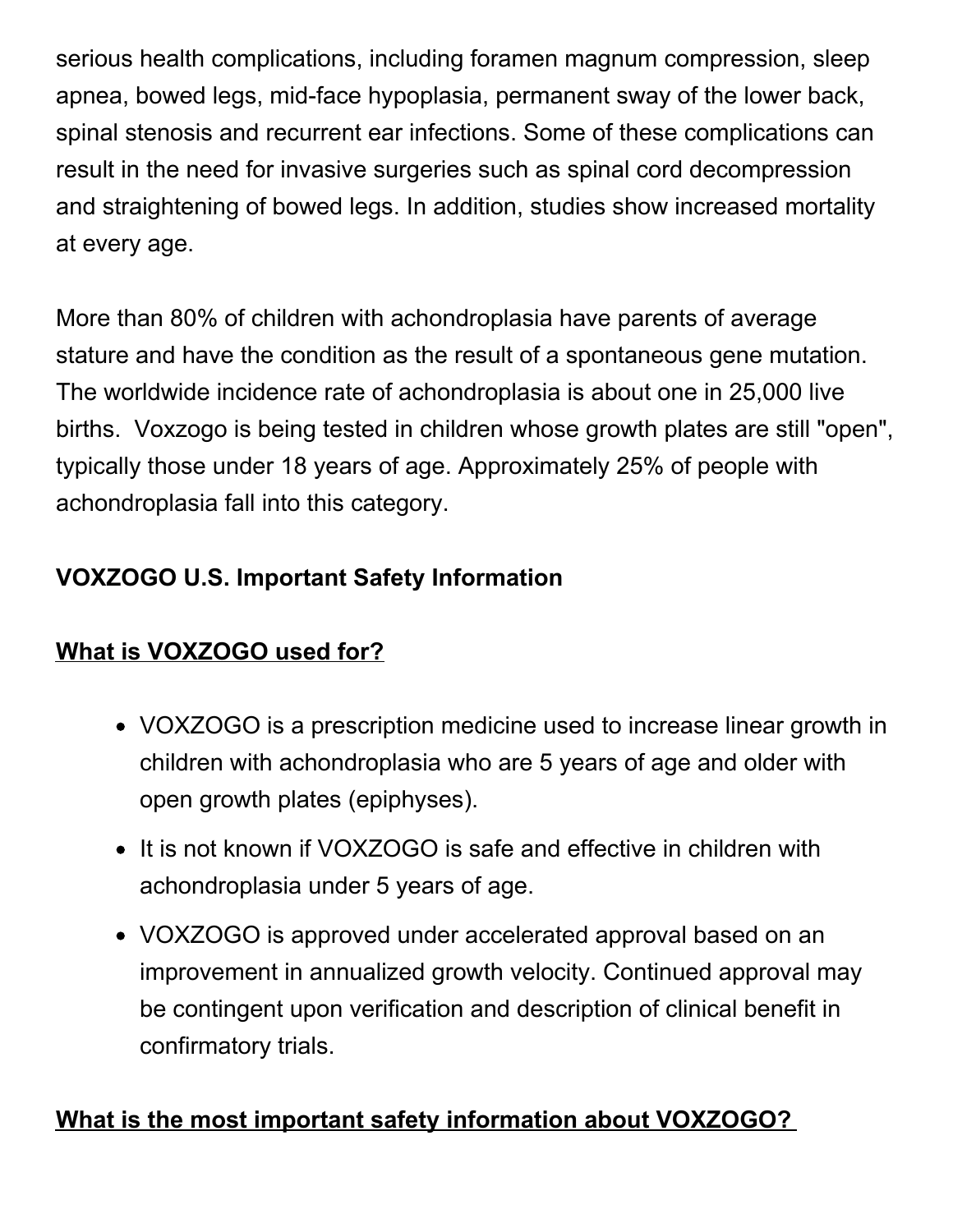VOXZOGO may cause serious side effects including a temporary decrease in blood pressure in some patients. To reduce the risk of a decrease in blood pressure and associated symptoms (dizziness, feeling tired, or nausea), patients should eat a meal and drink 8 to 10 ounces of fluid within 1 hour before receiving VOXZOGO.

#### **What are the most common side effects of VOXZOGO?**

The most common side effects of VOXZOGO include injection site reactions (including redness, itching, swelling, bruising, rash, hives, and injection site pain), vomiting, joint pain, decreased blood pressure, and stomachache. These are not all the possible side effects of VOXZOGO. Ask your healthcare provider for medical advice about side effects, and about any side effects that bother the patient or that do not go away.

#### **How is VOXZOGO taken?**

- VOXZOGO is taken daily as an injection given under the skin, administered by a caregiver after a healthcare provider determines the caregiver is able to administer VOXZOGO. Do not try to inject VOXZOGO until you have been shown the right way by your healthcare provider. VOXZOGO is supplied with Instructions for Use that describe the steps for preparing, injecting, and disposing VOXZOGO. Caregivers should review the Instructions for Use for guidance and any time they receive a refill of VOXZOGO in case any changes have been made.
- Inject VOXZOGO 1 time every day, at about the same time each day. If a dose of VOXZOGO is missed, it can be given within 12 hours from the missed dose. After 12 hours, skip the missed dose and administer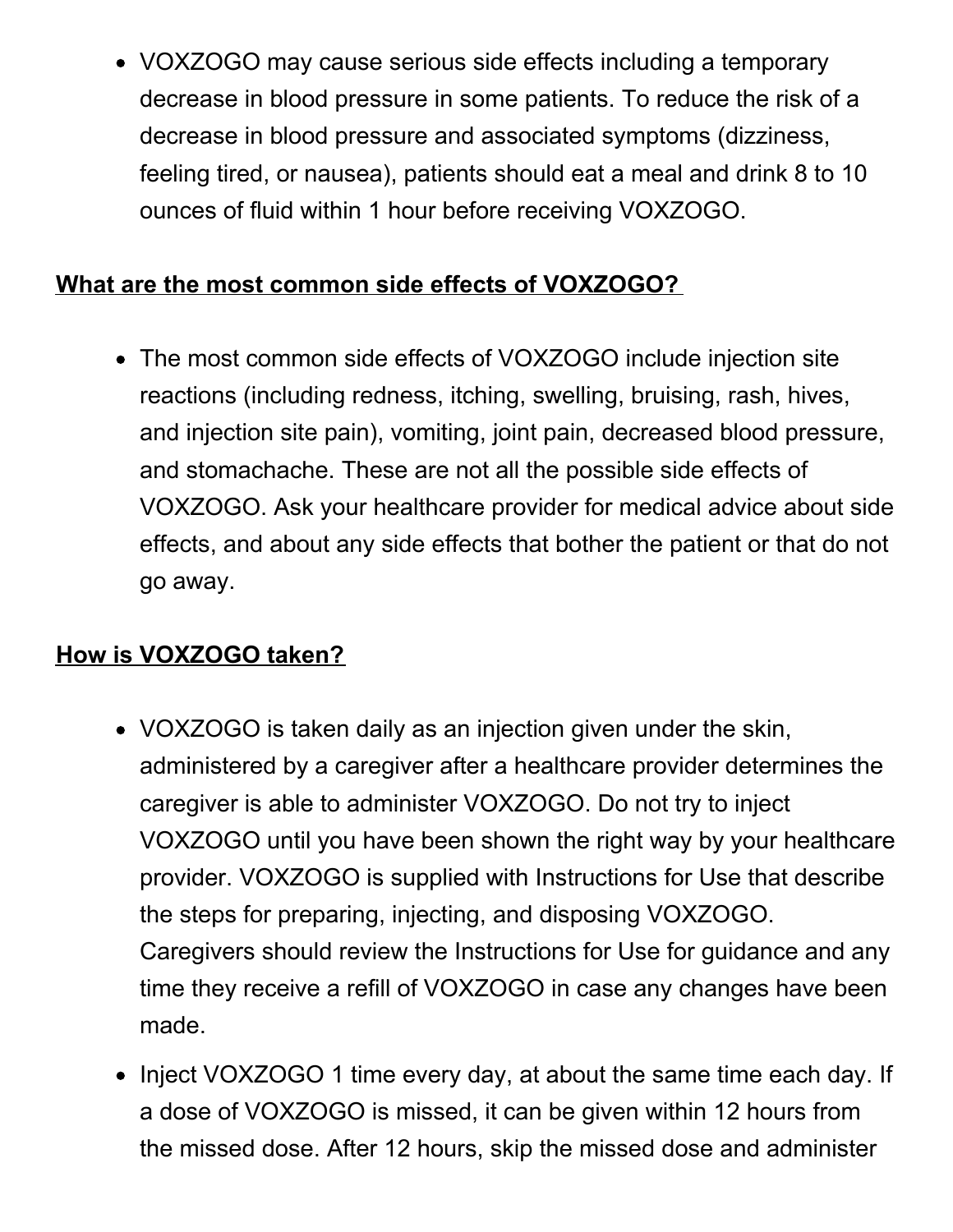the next daily dose as usual.

- The dose of VOXZOGO is based on body weight. Your healthcare provider will adjust the dose based on changes in weight following regular check-ups.
- Your healthcare provider will monitor the patient's growth and tell you when to stop taking VOXZOGO if they determine the patient is no longer able to grow. Stop administering VOXZOGO if instructed by your healthcare provider.

### **What should you tell the doctor before or during taking VOXZOGO?**

- Tell your doctor about all of the patient's medical conditions including
	- If the patient has heart disease (cardiac or vascular disease), or if the patient is on blood pressure medicine (antihypertensive medicine).
	- If the patient has kidney problems or renal impairment.
	- If the patient is pregnant or plans to become pregnant. It is not known if VOXZOGO will harm the unborn baby.
	- If the patient is breastfeeding or plans to breastfeed. It is not known if VOXZOGO passes into breast milk.
- Tell your doctor about all of the medicines the patient takes, including prescription and over-the-counter medicines, vitamins, and herbal supplements.

You may report side effects to BioMarin at 1-866-906-6100. You are encouraged to report negative side effects of prescription drugs to the FDA. Visit [www.fda.gov/medwatch](http://www.fda.gov/medwatch), or call 1-800-FDA-1088.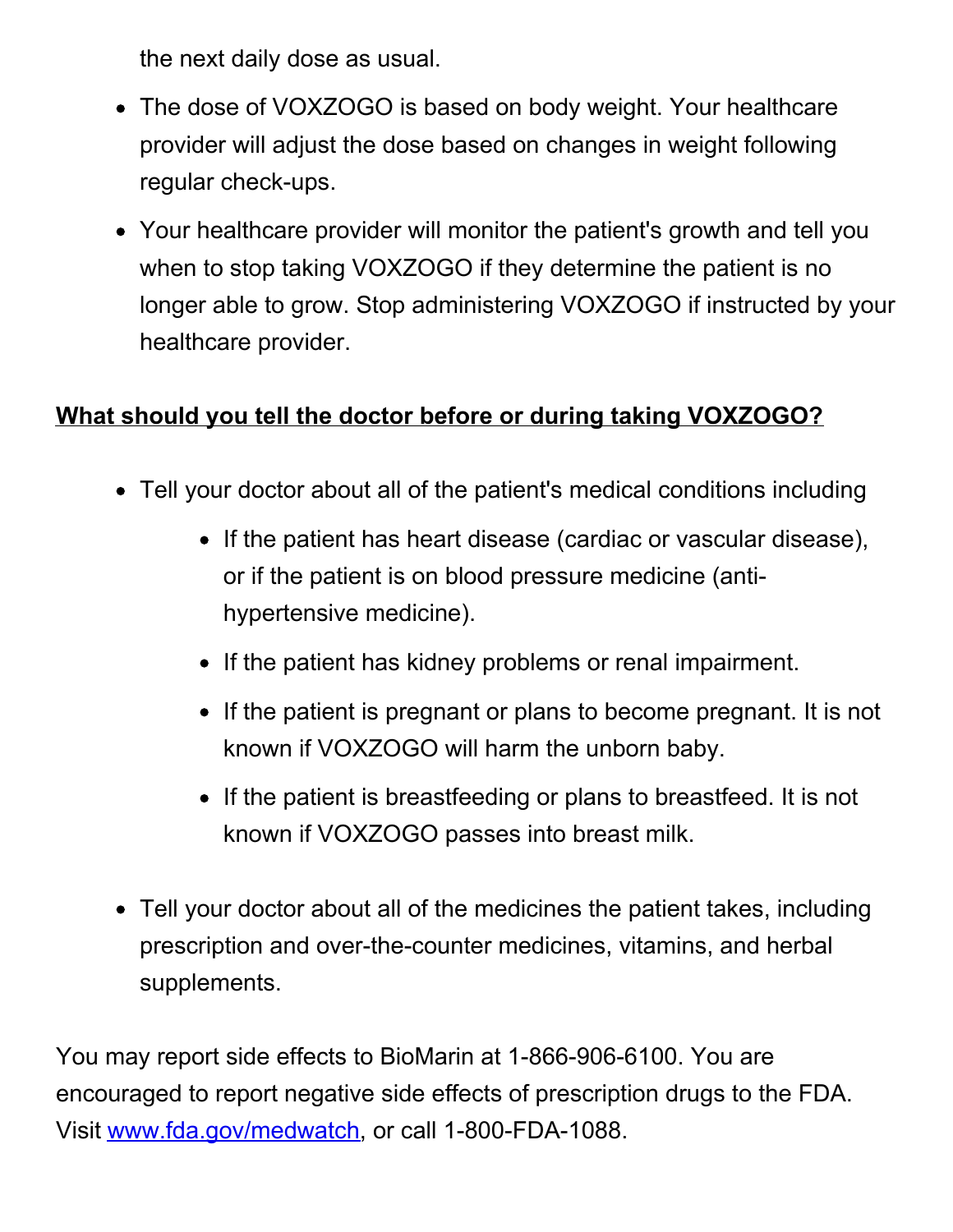Please see additional safety information in the full [Prescribing](https://c212.net/c/link/?t=0&l=en&o=3564879-1&h=2928812451&u=https%3A%2F%2Fpages.bmrn.com%2Frs%2F424-CBN-212%2Fimages%2Fprescribing_information.pdf&a=Prescribing+Information) Information and Patient [Information](https://c212.net/c/link/?t=0&l=en&o=3564879-1&h=1080450767&u=https%3A%2F%2Fpages.bmrn.com%2Frs%2F424-CBN-212%2Fimages%2Fpatient_information.pdf&a=Patient+Information).

### **Patient Support for Accessing Voxzogo**

To reach a BioMarin RareConnections® case manager, please call, toll-free, 1 866-906-6100 or e-mail [support@biomarin-rareconnections.com](mailto:support@biomarin-rareconnections.com). For more information about Voxzogo, please visit [www.voxzogo.com](https://c212.net/c/link/?t=0&l=en&o=3564879-1&h=4073853253&u=http%3A%2F%2Fwww.voxzogo.com%2F&a=www.voxzogo.com). For additional information regarding this product, please contact BioMarin Medical Information at [medinfo@bmrn.com](mailto:medinfo@bmrn.com).

### **About BioMarin**

BioMarin is a global biotechnology company that develops and commercializes innovative therapies for patients with serious and life-threatening rare genetic diseases. The company's portfolio consists of seven commercialized products and multiple clinical and pre-clinical product candidates. For additional information, please visit [www.biomarin.com](https://c212.net/c/link/?t=0&l=en&o=3564879-1&h=2155076771&u=http%3A%2F%2Fwww.biomarin.com%2F&a=www.biomarin.com). Information on such website is not incorporated by reference into this press release.

### **Forward-Looking Statements**

This press release contains forward-looking statements about the business prospects of BioMarin Pharmaceutical Inc. (BioMarin), including, without limitation, statements about: BioMarin's Voxzogo development program generally; the potential benefits of Voxzogo for infants and young children; the continued clinical development of Voxzogo, including, without limitation, the timing, design, conduct, and results of the global Phase 2 Study of Voxzogo for infants and young Children with achondroplasia aged 0 to less than five years old; BioMarin intention's to meet with regulatory health authorities in the second half of 2022 to discuss next steps to expand access to Voxzogo for the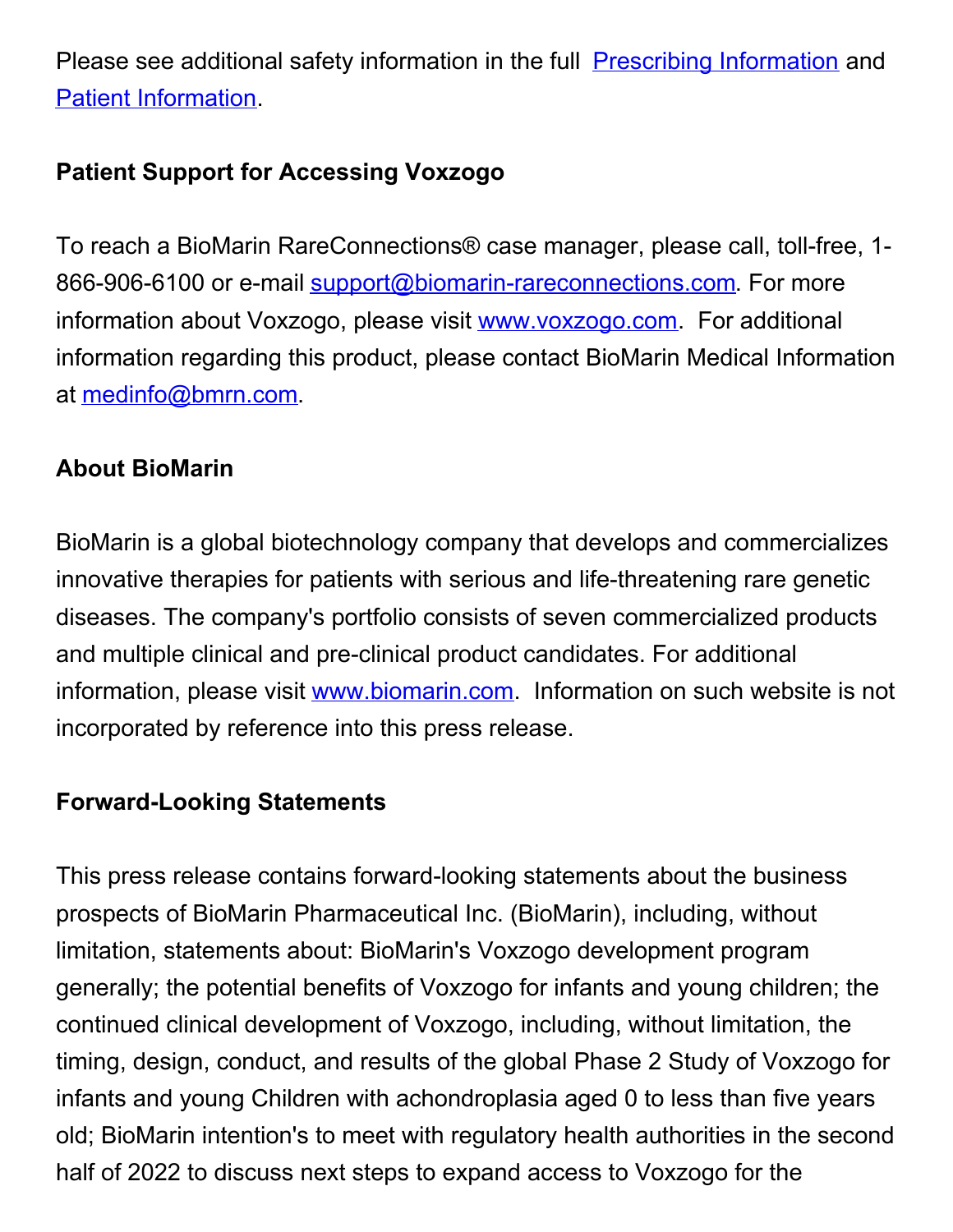treatment of achondroplasia in younger children; BioMarin's intention to use the ongoing open-label extension studies of Voxzogo compared to available natural history to fulfill the Company's post-marketing requirement for Voxzogo's continued approval in the U.S.; and the potential actions of regulatory authorities regarding the Company's marketing authorization applications for Voxzogo, including, without limitation, the Company's applications in Japan and Australia. These forward-looking statements are predictions and involve risks and uncertainties such that actual results may differ materially from these statements. These risks and uncertainties include, among others: results and timing of current and planned clinical trials of Voxzogo; our ability to enroll participants into such clinical trials, our ability to successfully manufacture Voxzogo; the content and timing of decisions by the U.S. Food and Drug Administration, the European Commission and other regulatory authorities concerning Voxzogo; and those factors detailed in BioMarin's filings with the Securities and Exchange Commission (SEC), including, without limitation, the factors contained under the caption "Risk Factors" in BioMarin's Quarterly Report on Form 10-Q for the quarter ended March 31, 2022 as such factors may be updated by any subsequent reports. Stockholders are urged not to place undue reliance on forward-looking statements, which speak only as of the date hereof. BioMarin is under no obligation, and expressly disclaims any obligation to update or alter any forward-looking statement, whether as a result of new information, future events or otherwise.

BioMarin® and VOXZOGO® are registered trademarks of BioMarin Pharmaceutical Inc., or its affiliates.

#### **Contact:**

*Investors: Media:*

*Traci McCarty Debra Charlesworth*